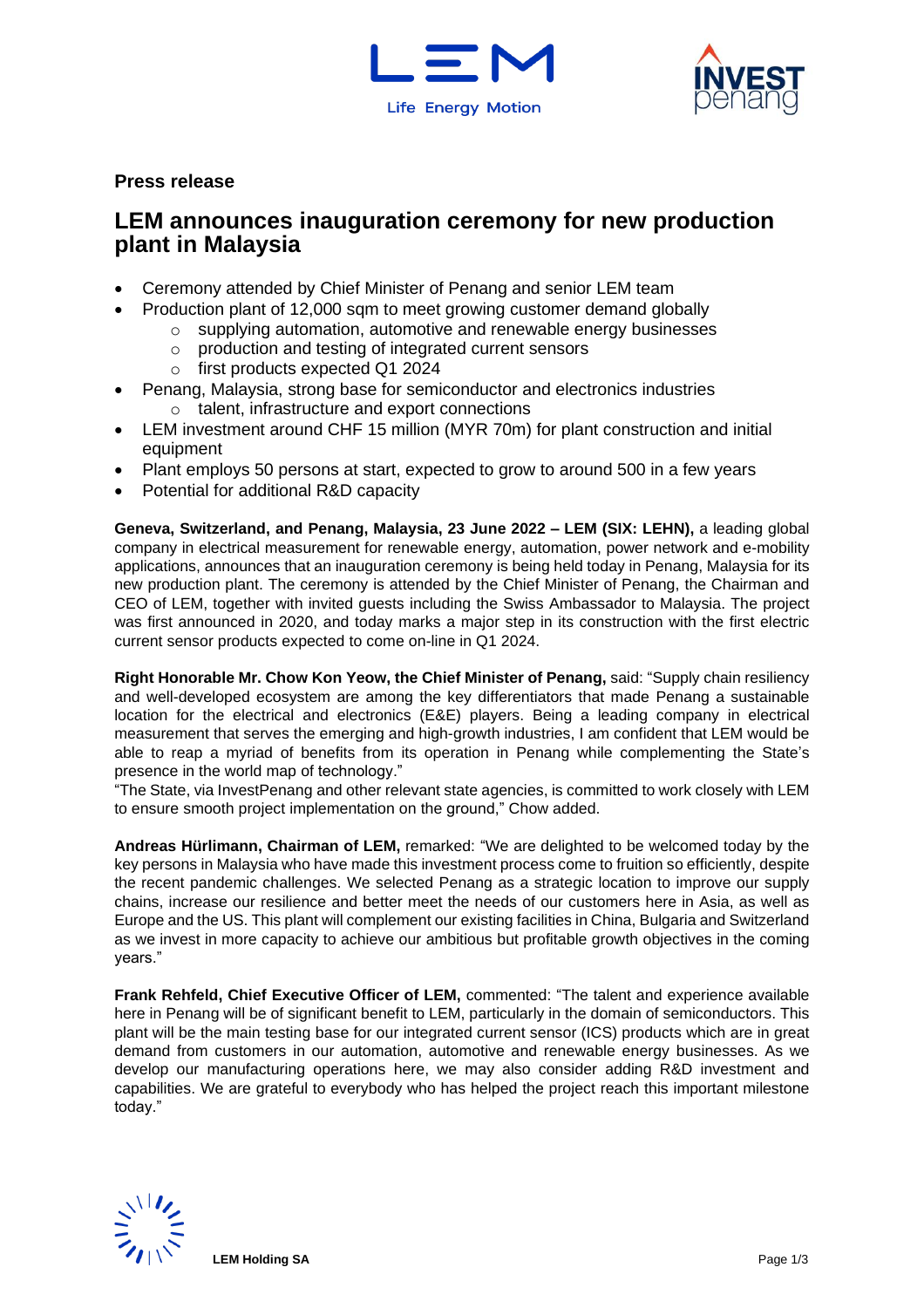



**The Malaysian Investment Development Authority's (MIDA) CEO, Datuk Arham Abdul Rahman,** commended LEM Malaysia on the company's significant milestone, saying, "We are excited to witness LEM joining and further developing Malaysia's vibrant E&E ecosystem. We are proud that Malaysia, guided by our National Investment Aspirations (NIA), continues to fit into the overall growth strategy of major foreign companies, solidifying our position as an integrated global manufacturing hub for the industry. We anticipate seeing exciting spillovers from this project, particularly in generating high-skill employment for local talent, contributing to the socioeconomic upliftment of the community and boosting commercial development in the region. We are deeply appreciative of LEM's resounding vote of confidence in Malaysia as a preferred investment destination. LEM can be assured that MIDA will render our full support in facilitating your business in this country."

### **Notes to editors:**

LEM is celebrating its 50<sup>th</sup> anniversary in 2022, having been founded in Geneva, Switzerland in 1972. The company recently announced record annual sales of CHF 373.4 million, further details of which can be found together with the latest Annual Review by accessing <http://www.lem.com/en/investors>

Images of today's event and LEM products can be accessed here: [https://www.dropbox.com/sh/b88amc1sp2gn7pa/AADrOYs\\_ST8l7IjJNQew73aga?dl=0](https://www.dropbox.com/sh/b88amc1sp2gn7pa/AADrOYs_ST8l7IjJNQew73aga?dl=0)

### **LEM – Life Energy Motion**

A leading company in electrical measurement, LEM engineers the best solutions for energy and mobility, ensuring that our customers 'systems are optimized, reliable and safe.

Our 1,500 people in over 15 countries transform technology potential into powerful answers. We develop and recruit the best global talent, working at the forefront of mega trends such as renewable energy, mobility, automation and digitization.

With innovative electrical solutions, we are helping our customers and society accelerate the transition to a sustainable future.

Listed on the SIX Swiss Exchange since 1986, the company's ticker symbol is LEHN. [www.lem.com](http://www.lem.com/)

#### **Contact: Investment community**

Andrea Borla, Chief Financial Officer Phone: +41 22 706 1250 Email: [investor@lem.com](mailto:investor@lem.com) 

# **Contact: Swiss Media**

Cabinet Privé de Conseils s.a. (CPC) Nick Miles, [miles@cpc-pr.com,](mailto:miles@cpc-pr.com) direct +41 22 552 46 26, mobile +41 79 678 76 26 Michael Füglister, [fuglister@cpc-pr.com,](mailto:fuglister@cpc-pr.com) direct +41 22 552 46 29, mobile +41 78 839 07 62

#### **Contact: Malaysian Media**

Dreamz Productions Events Management Sdn Bhd Cheah WY, [cheah@dreamz.com.my,](mailto:cheah@dreamz.com.my) mobile 019-478 8232

### **Contact: InvestPenang**

Yeoh Bit Kun / Ooi Phei Wen Communication and Business Intelligence Division [bitkun@investpenang.gov.my](mailto:bitkun@investpenang.gov.my) / [pheiwen@investpenang.gov.my](mailto:pheiwen@investpenang.gov.my)